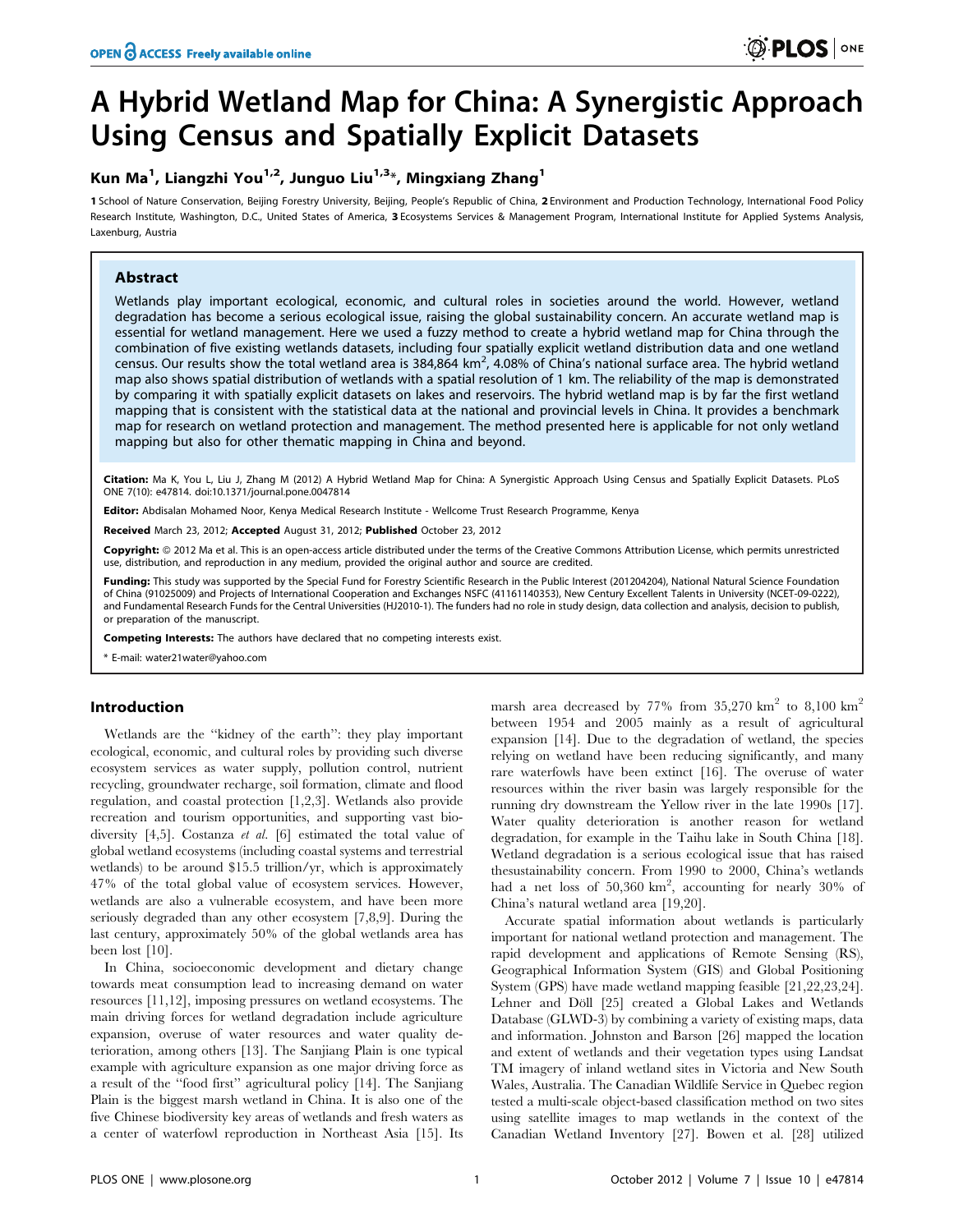several geospatial data sources, including high-resolution aerial imagery, digital raster graphics, and soils data to indentify and map Playa wetlands on the High Plains, Kansas, USA. In China, between 1995 and 2003, the State Forestry Administration of the People's Republic of China (SFA) conducted the first comprehensive census survey of the country's wetlands covered all of China except for Taiwan, Hong Kong, and Macao. There are other recent efforts to map China's wetlands using Landsat enhanced thematic mapper plus (ETM+) data (e.g Niu et al. 2009, Chen & Jessel 2011) [29,30]. However, considerable disagreements on wetlands distribution exist among these maps and there are large discrepancies between the maps and national and province wetland census data [29,31]. Despite the progress made in mapping wetland in different regions, a gridded wetland map consistent with census statistics is not yet available. This paper adopted a fuzzy agreement scoring approach [32] to create a new synergy map of China's wetlands using five independent wetland datasets. We also presented the validation of the final synergy map.

#### Methods

#### 2.1 Data Sources

The following five wetlands datasets were used to create a new hybrid wetland map in this paper: Wetland-CAS, Wetland-BFU, Wetland-LU, the Global Lakes and Wetlands Database (GLWD-3), and the first wetland census in China. The formal four datasets are spatially explicit wetland distribution, while the census reports wetland areas by provinces (Table 1). We describe these datasets briefly below.

- (1) Wetland-CAS was produced by the Institute of Remote Sensing Applications of the Chinese Academy of Sciences (CAS) and the Beijing Normal University in China and was based mainly on Landsat Enhanced Thematic Mapper Plus (ETM+) imagery. The dataset uses manual image interpretation of satellite images, aided by elevation data, soil data, land cover/land use data, and Google Earth maps. The minimum mapping unit is equivalent to 9 ha. The Wetland-CAS map was targeted at the boundary delineation of any type of wetland except those that are under agricultural use. The total area of wetland in 2000 is  $359,478$  km<sup>2</sup>, contains three broadly classification, namely inland, coastal, and artificial wetlands. [29].
- (2) Wetland-BFU, created by Beijing Forestry University [33], provides the location of major wetlands listed in the first wetland census survey by SFA. Obviously, the total wetlands area from this product is much larger than the statistics from the census, but Wetland-BFU provides a good reference for the location and extent of major wetlands. The map is in a shape file format, then, we converted into a raster dataset with a spatial resolution of 1 km. The total area of wetland is  $427,952$  km<sup>2</sup>.
- (3) The Wetland-LU was created by the China Council for International Cooperation on Environment and Development (CCICED) by extracting different wetland types from the land-use data with spatial resolution of 1 km [30]. This dataset includes two categories of wetland: rivers and lakes, and peatland and marshes. And the total area of wetland is  $227,796$  km<sup>2</sup>.
- (4) The GLWD-3 was developed by Lehner and Döll  $[25]$  in a partnership between the Center for Environmental Systems Research (CESR), the University of Kassel, and the World Wildlife Fund US (WWF-US). The database was generated through the use and incorporation of data derived from

proprietary products of the Environmental Systems Research Institute, Inc. (ESRI), the UNEP World Conservation Monitoring Centre (UNEPWCMC), and others. GLWD-3 is a global raster map of wetlands at a spatial resolution of 30 arc seconds, equivalent to 1 km.

(5) The National Bureau of Statistics of China reports wetland census data for each province are reported by NBS [34]. The data are from the SFA's first ever wetland census. From 1995 to 2003, the SFA did an extensive national survey of wetlands with area greater than 100 ha, including lakes, marshes, coastal wetlands, reservoirs, and rivers with their average river bed (dry channels) width greater than 10 m. The field survey investigates wetland types, area and distribution. The total area of wetland is  $354,855$  km<sup>2</sup>. This census attempted to provide more reliable data for wetland planning and management. SFA was responsible for the coordination and integration of wetland census. It allocated the census tasks to the Forestry Bureaus in each province, and also provided trainings for the provincial professionals and technicians to keep the census approach consistent. After receiving the census data from all the provinces, SFA also invited experts and scholars to evaluate the accuracy and reliability of the data. Hence, such a wetland census data is so far the most authoritative official data in China.

#### 2.2 Methods

2.2.1 Synergy wetland map creation. All four wetland maps were first standardized into the same spatial resolution of 1 km. The basic idea behind the synergy approach is to give each pixel a score based on the agreement among different wetlands databases used in this analysis [35]. The approach allows the producer of the hybrid wetland map to rank the wetlands dataset, rather than giving all data the same weight, before they are combined. The more agreement among the maps, the higher the likelihood or probability that wetlands exist at the pixel [32]. Figure 1 illustrated the methodology in a series of steps.

The first step is to give priority order to the four wetland maps. This priority is based on three factors: authority, geographical specificity, and spatial resolution. The Wetland-CAS map, which was created based on remote sensing data, is a specific map focusing on China's wetlands. Hence, due to its high ranking on all three priority factors, Wetland-CAS was given the highest priority. Because the Wetland-BFU map was created based on the survey wetlands data, the most authoritative set of statistics in China, we gave it the second priority. Not a specific wetland map, the Wetland-LU is based on China's land use data with a high spatial resolution of 1 km. We therefore treated it as the third priority. The GLWD is a global map of both wetlands and lakes, which was produced based on various data sources, most published in the 1990s and 2000s. It is difficult to confirm which period this dataset exactly stands for, and so we gave it the last priority.

The second step is to create a priority rank table and give rank to each pixel. Since four different wetlands datasets were used in order of rank of confidence, there are 15 different possible combinations or confidence from 1 to 15 (Table 2). When all four wetland maps indicate a pixel as wetlands, then we give the highest rank of 1. If three maps show it is wetlands (3Y combinations), then we created the rank based on the priority orders of these three maps. In this case, for example, when GLWD (the map with the least priority) is the only map indicating no wetlands, or all other three maps with priority from 1 to 3 indicate a pixel with wetlands, we gave the highest rank for the 3Y combination (or 2, see in Table 2). But when Wetland-CAS (the map with the highest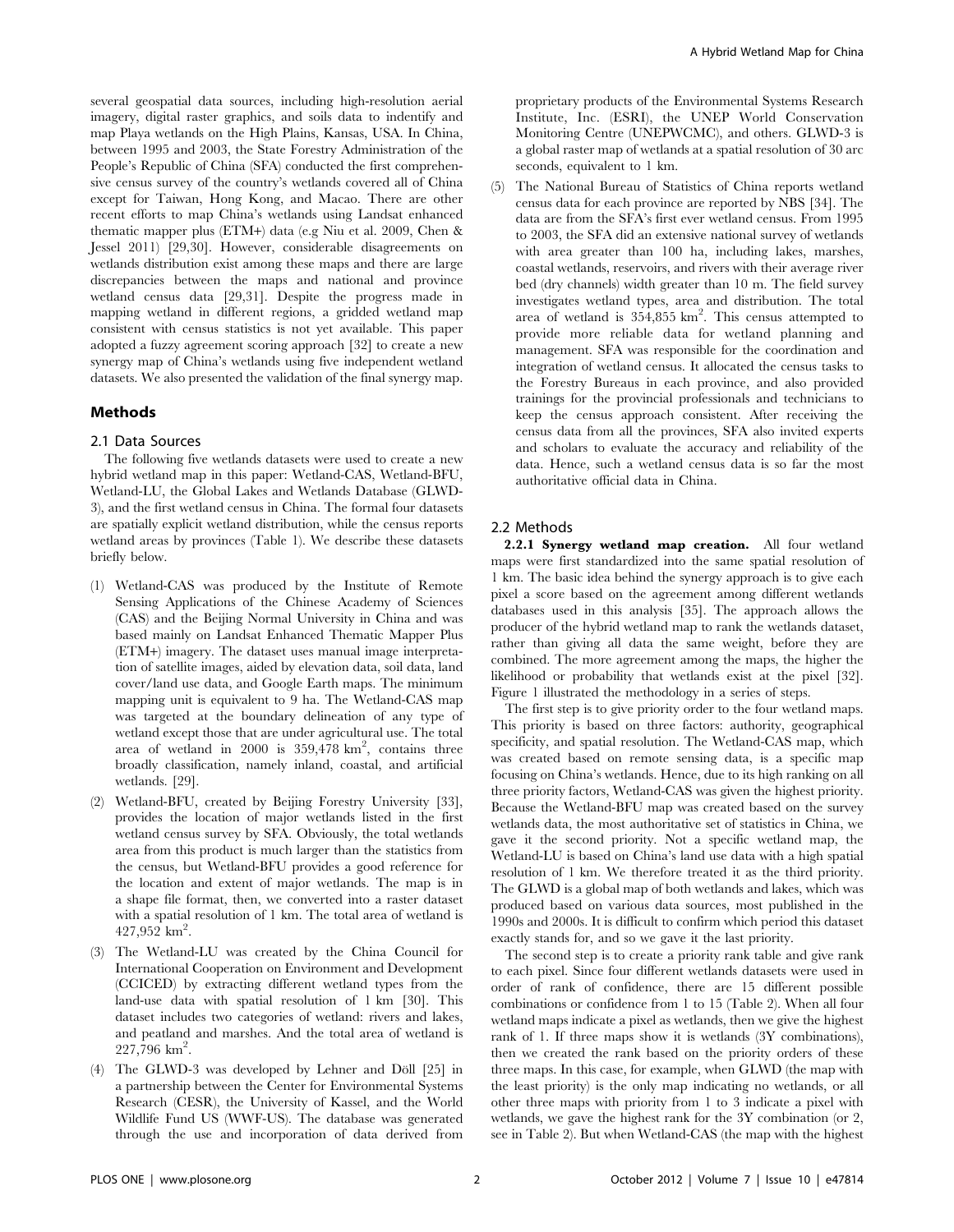#### Table 1. Comparison of Wetlands Datasets.

| Item                                | <b>Wetland-CAS</b>                                                                                                                                                | <b>Wetland-BFU</b>                                                                                              | <b>Wetland-LU</b>                                | GLWD-3                                                                                                                              | <b>National Wetland</b><br>Census                                                                                                           |  |
|-------------------------------------|-------------------------------------------------------------------------------------------------------------------------------------------------------------------|-----------------------------------------------------------------------------------------------------------------|--------------------------------------------------|-------------------------------------------------------------------------------------------------------------------------------------|---------------------------------------------------------------------------------------------------------------------------------------------|--|
| Year                                | 2000                                                                                                                                                              | 2000                                                                                                            | 2000                                             | 1990s-2000s#                                                                                                                        | 1995-2003                                                                                                                                   |  |
| Producer                            | $CAS^*$                                                                                                                                                           | <b>BFU<sup>†</sup></b>                                                                                          | <b>CCICED</b> <sup>#</sup>                       | WWF <sup>§</sup>                                                                                                                    | NBS <sup>1</sup>                                                                                                                            |  |
| <b>Resolution</b>                   | 1 km                                                                                                                                                              | Shape file                                                                                                      | 2 km                                             | 30-second                                                                                                                           | For each province                                                                                                                           |  |
| Reference                           | Niu and Gong<br>[2009]                                                                                                                                            | <b>BFU [2011]</b>                                                                                               | <b>CCICED</b><br>[2011]                          | Lehner and Döll [2004]                                                                                                              | China Statistical Yearbook<br>[2006]                                                                                                        |  |
| Wetlands area<br>(km <sup>2</sup> ) | 359478                                                                                                                                                            | 427.952                                                                                                         | 227796                                           | 311000                                                                                                                              | 384,855                                                                                                                                     |  |
| Wetland<br>classification           | (1) River and flood plain<br>(2) Lake (3) Marsh/swamp<br>(4) Reservoir/pond and other bog, fen, mire, and forest<br>man-made water bodies<br>excluding rice field | (1) River and flood plain<br>(2) Lake (3) Marsh, swamp,<br>wetland (4)Coastal wetland<br>(5) Reservoir and pond | $(1)$ River and lake $(2)$<br>Peatland and Marsh | (1) River and flood plain (2) Lake<br>(3) Marsh, swamp, bog, fen, mire,<br>forest/flooded forest (4)Coastal<br>wetland (5)Reservoir | (1) River and flood plain<br>(2) Lake (3) Marsh, swamp,<br>bog, fen, mire, forest<br>wetland (4)Coastal<br>wetland (5)Reservoir and<br>pond |  |

Producer list:

\*CAS: Chinese Academy of Science.

{ BFU: Beijing Forestry University.

{ CCICED: China Council for International Cooperation on Environment and Development.

<sup>§</sup>WWF: World Wildlife Foundation/.

" NBS: National Bureau of Statistics of China.

*#*1990s–2000s: GLWD-3 was produced based on various data sources, most published in the 1990s and 2000s. It is difficult to confirm which period this dataset exactly stands for.

doi:10.1371/journal.pone.0047814.t001

priority) is the only map indicating wetlands, we give the lowest rank for 3Y combinations (or 5, see in Table 2). A similar approach was applied for 2Y and 1Y combination. Rank 1 implies that a pixel has the highest confident of wetland existence, while rank 15 means the lowest confidence. A synergy map was then created after implementing the ranking (Fig. S1).

The third step is to allocate statistical wetlands area to pixels. To create a raster wetland map consistent with statistics, the statistics of the wetlands area for each province must be allocated into



Figure 1. Overview of the methodology for creation of a wetland map. doi:10.1371/journal.pone.0047814.g001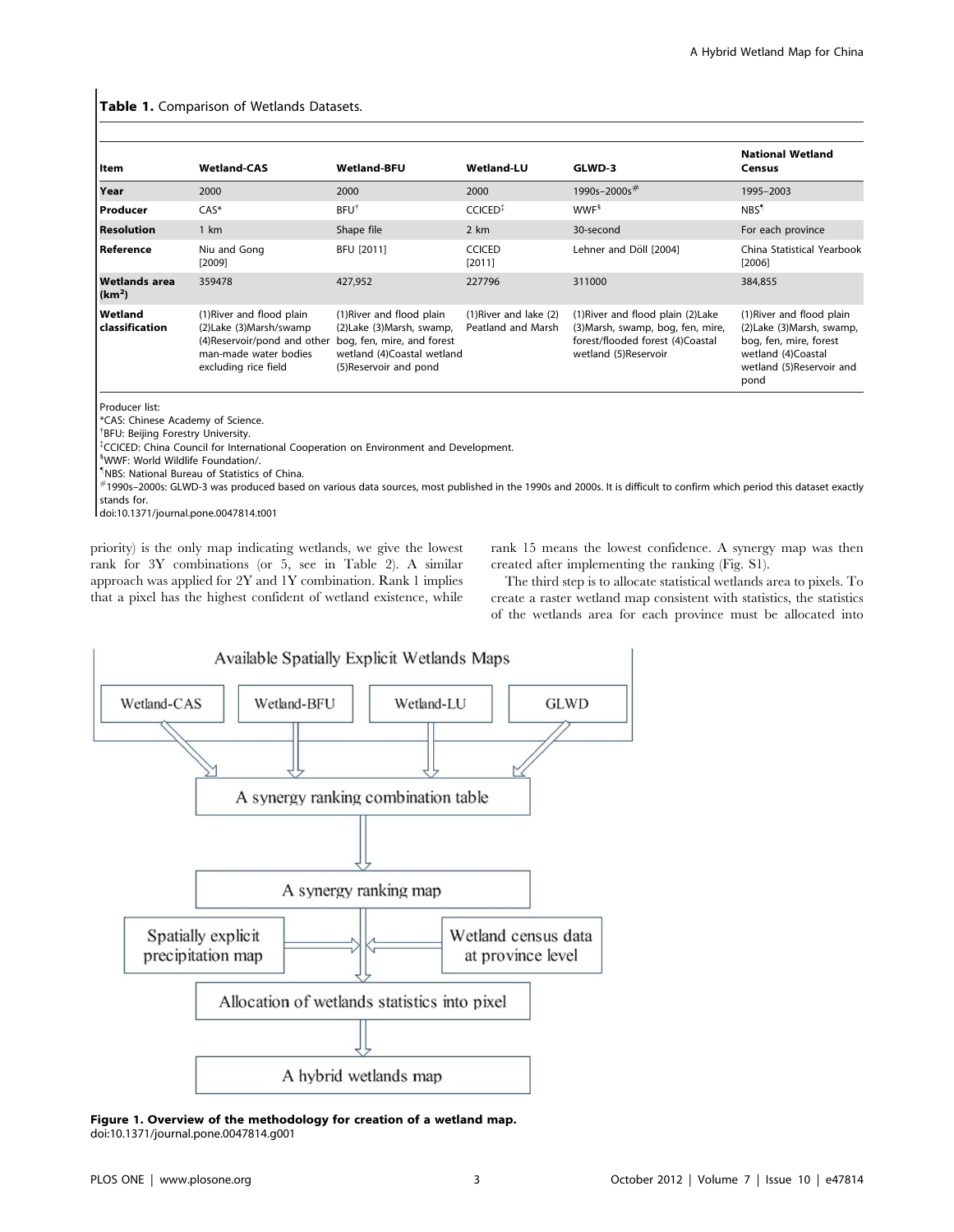Table 2. Synergy map ranking combinations when combining four wetlands datasets.

| Rank                    |              | Wetland-CAS Wetland-BFU Wetland-LU |              | <b>GLWD</b> |
|-------------------------|--------------|------------------------------------|--------------|-------------|
| $\mathbf{1}$            | Y            | Y                                  | Υ            | Υ           |
| $\overline{2}$          | Υ            | Y                                  | Υ            | N           |
| $\overline{\mathbf{3}}$ | Υ            | Y                                  | $\mathsf{N}$ | Υ           |
| 4                       | Υ            | N                                  | Υ            | Υ           |
| 5                       | $\mathsf{N}$ | Y                                  | Y            | Y           |
| 6                       | Υ            | Y                                  | N            | N           |
| 7                       | Υ            | ${\sf N}$                          | Y            | N           |
| 8                       | ${\sf N}$    | Y                                  | Υ            | N           |
| 9                       | Y            | ${\sf N}$                          | $\mathsf{N}$ | Υ           |
| 10                      | N            | Y                                  | Ν            | Υ           |
| $\overline{11}$         | ${\sf N}$    | ${\sf N}$                          | Υ            | Υ           |
| 12                      | Y            | N                                  | N            | N           |
| 13                      | ${\sf N}$    | Y                                  | $\mathsf{N}$ | N           |
| 14                      | N            | N                                  | Y            | N           |
| 15                      | N            | ${\sf N}$                          | N            | Y           |

Here Y means the presence of wetland and N means no wetland. doi:10.1371/journal.pone.0047814.t002

different pixels of the synergy map. There are two situations in the allocation process. In the first situation, the total area of pixels with a rank from 1 to 15 is higher than the total wetlands area. In this case, wetlands area was first allocated to the pixels with higher rank then to the pixels with lower rank. We then added the area of pixels in a province with a rank of 1. If this area were smaller than the total wetlands area in this province, we assume all these pixels with rank 1 are wetlands. Then we add the area of pixels in this province with rank of 1 and 2. This process will repeat until the total area of pixels with a rank of 1 to certain (e.g.  $i$ ) is larger than the statistical wetlands area. At this stage, we need to decide how to allocate wetlands in pixels with the rank of  $i$ . Since all of these pixels have the same rank, we used the 1960–2000 average annual precipitation data as an auxiliary criterion to reorder these pixels, and assumed the pixels with higher precipitation have a higher probability of wetlands. For example, suppose the statistical area of wetland for a province is  $100 \text{ km}^2$ , the sum of rank from 1 to 5 is 90 km2 , and the rank from 1 to 6 is 120 km2 . In this case, we need to reorder the pixels of rank 6 with precipitation information and allocate the remaining  $10 \text{ km}^2$  of wetlands according to the criterion of precipitation.

The second situation is that the total area of pixels with a rank from 1 to 15 in a province is lower than the province's statistical wetlands area. In this case, we assume all these pixels with ranks 1 to 15 are wetlands. We again use precipitation as an auxiliary criterion to rank the pixels and allocate the remaining wetlands area (the difference between the statistical wetlands area and the area of all pixels with ranks from 1 to 15).

2.2.2 Confidence index calculation. After the hybrid wetland map being created, we calculated its confidence index. Based on the synergy map ranking in Table 2, we assign the maximum confidence,  $C_{\text{max}}$ , for the highest rank (1) and the minimum confidence,  $C_{\text{min}}$ , for the lowest rank (15). Knowing that there still exists some inaccuracy even for the highest rank (where all four sources agree), we assume that  $C_{\text{max}}$  is 95% and  $C_{\text{min}}$  is 5%. The confidence index between the maximum and minimum is simple linear interpolation:

$$
C_i = C_{\text{max}} - (n-1)/(N-1) * (C_{\text{max}} - C_{\text{min}})
$$
 (1)

Where  $C_i$  is the confidence index of pixel i, n represents the rank for that pixel and N is the lowest rank used for that province. N varies from province to province.

To get a general picture, we calculated overall confidence index for each province. This is a wetlands area-weighted confidence index:

$$
C_i = \sum C_{ij} A_{ij} / \sum A_{ij}
$$
 (2)

Where  $C_i$  is the confidence for province j.  $C_{ii}$  is the confidence for pixel i in province j.  $A_{ii}$  is the hybrid wetlands area of pixel i in province j.

2.2.3 Agreement degree calculation. In order to further estimate the accuracy of the hybrid wetland, an agreement degree (AD) is used here to show the percentage of two independent datasets, the China's Lake Dataset and the Global Reservoir and Dam Database (GRanD), captured by the different wetland maps. The AD is calculated by

$$
AD = Overlay area/Total area
$$
 (3)

Here, the *Overlay area* is the overlay area between each wetland map and the China's Lake Database or the GRanD within a province. The Total area is the total lake (or reservoir) area presented by the China's Lake Database (or the GRanD) in the province.

#### Results

#### 3.1 Hybrid Wetland Map

A hybrid wetland map of China was created by applying the synergy wetland map creation methodology in each province (Fig. 2). This map shows that the total wetlands area is  $384,864$  km<sup>2</sup>,  $4.08\%$  of the total national land surface area (excluding Taiwan, Hong Kong, and Macao). The calculation compares very well with the statistical wetlands area of  $384,855.26$  km<sup>2</sup>. And the final results are very close to the wetlands area statistics in each province with a relative error range from  $-0.20\%$  to 0.06% (Table S1). Tibet has the highest wetlands share, and accounts for 13.6% of the total national wetlands area. The top four provinces with the highest shares of wetland, namely Tibet, Heilongjiang, Inner Mongolia, and Qinghai, cover 46.6% of China's total wetlands area.

The CCICED divided China into 8 ecological regions based on the scheme of ecological regionalization in China. Most wetlands in China are in the country's Northwest and Northeast and in the Qinghai-Tibet Plateau. These three regions possess 62.1% of the wetlands in China (Fig. S2).

#### 3.2 Confidence Index

The hybrid wetland map is created from multiple wetland maps and wetland census data. They all have inherent uncertainty which would affect the accuracy of the final hybrid wetlands distribution. Figure 3 shows the confidence index of the hybrid wetland map. About 19% of wetlands (in red) show the high confidence level with confidence index over 80%. The low confidence level (i.e. less than 20%, in blue) is widespread,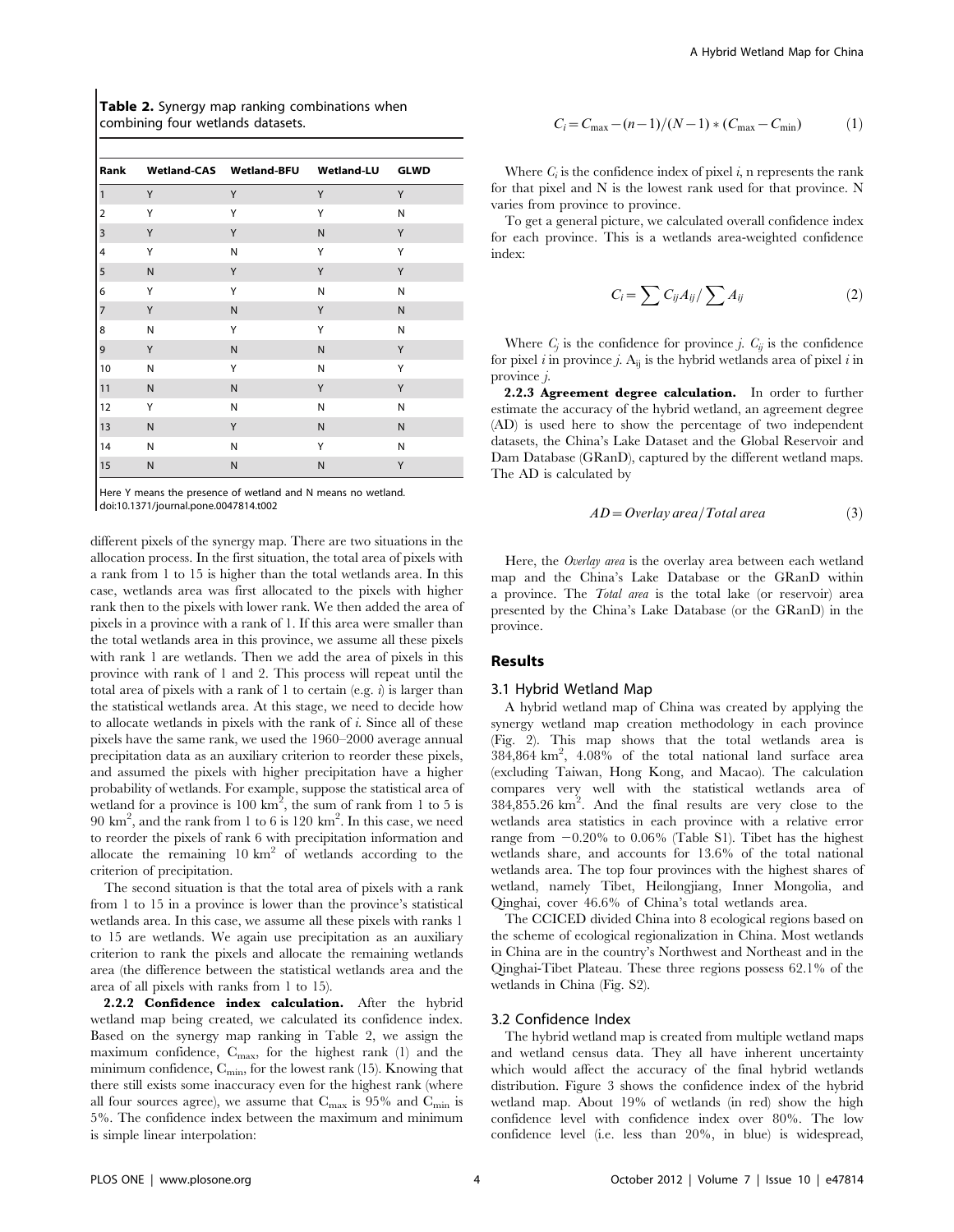

Figure 2. Hybrid wetland map of China. Wetland in Taiwan, Hong Kong and Macao are not included due to the lack of data. doi:10.1371/journal.pone.0047814.g002

covering almost 40% of wetlands area; it is in particular dominant in North China. The national average confidence index is 40.9%. There are 11 provinces with higher confidence index than the national average. Anhui is the highest province with the confidence index 68.9% (Fig. 3). While the confidence index of Guizhou province is barely over 12%, the lowest among all the 31 provinces. The provinces with low confidence index need more careful investigation in future wetlands surveys.

#### 3.3 Comparison with Independent Datasets

In order to further estimate the accuracy of the hybrid wetland map, we compared the wetlands area with two independent data sets: (1) China's Lake Database, a shape file map created by the Chinese Academy of Sciences in 2002 that shows the location and area of lakes in China; (2) The Global Reservoir and Dam Database (GRanD), which compiles reservoirs worldwide with a storage capacity of more than  $0.1 \text{ km}^3$ .

At the national level, for reservoirs, the AD value of the hybrid wetland map is 71.2%, which is higher than all other wetland maps. For lakes, the AD value of the hybrid wetland map is 90.5%, higher than other wetland maps except for the GLWD (Fig. 4). This is because the GLWD provides a representation of the maximum global wetlands extent [27]. At the province level, a similar pattern appears (Table S2, S3).This shows that our hybrid wetland map captures the location of most of the lakes and reservoirs in China. It is a reliable product for China's wetland maps.

#### Discussion

We synergistically combined four existing wetland maps and census data to generate a hybrid wetland map in China. This product has been published online at the Geo-wiki website (ftp:// ftp.iiasa.ac.at/pub/for/Steffen/wetland\_geo\_wiki/), and it is available for the public for free downloading. The comparison of the hybrid wetland map with independent lake and reservoir databases shows that our hybrid map is a reliable product. This geo-referenced wetlands data provides a benchmark of wetlands in China. This hybrid wetland map is valuable for wetlands research as well as wetlands conservation and management.

When comparing the total wetland area with these four wetland maps, the synergy map is consistent with the national and provincial wetlands statistics on wetlands area, and demonstrates spatial distribution of wetlands. Considerable differences exist when comparing our map with other available spatially explicit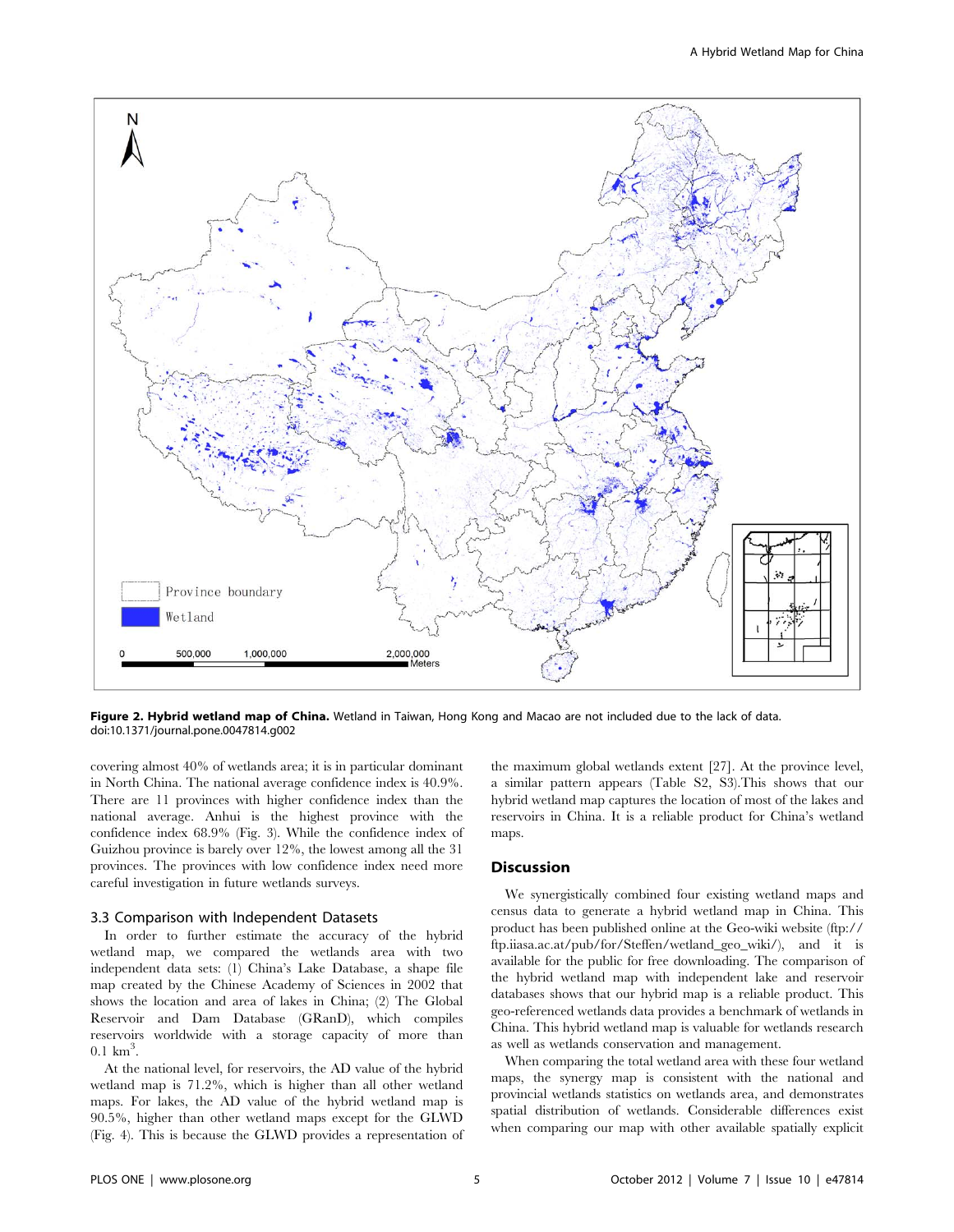

Figure 3. Confidence index map. The red color shows the high confidence index cells and the blue color shows the low confidence index cells. The cube refers to the average confidence index for each province. doi:10.1371/journal.pone.0047814.g003

wetland maps. One possible reason is the different degree of detail in mapping unit. For example, the total wetland area from our study is about 7% higher than the result from Wetland-CAS [29], which excluded rivers with width narrower than 90 m and wetlands with area smaller than 9 ha due to the spatial resolution constraint of remotely sensed data. But our study is based on the allocation of wetland area from the National Wetland Census by investigating wetlands with area greater than 100 ha.

Our approach used in this paper can reduce the uncertainties in mapping the national wetland. The previously available four wetland maps were given different priorities based on their reliability, geographical focus, and spatial resolution. The allocation of wetland area is based on the rank of each pixel, which was estimated by considering the priorities and agreement of the four wetland maps. This helps to allocate wetland to the pixels with higher confidence levels.

The result of confidence index mainly depends on the quality of input data. If consistent data with higher quality were available, the confidence index could be significantly improved. Due to the considerable disagreements and large discrepancy of these four datasets, the national average confidence index is only 40.9% with 20 provinces with lower values than the national average. For

those provinces, our results indicate that careful wetland investigation is urgently needed to improve the accuracy of the wetland area there.

The method is elastic so that it can be easily applied when new wetlands data becomes available (e.g. the second wetlands inventory data that is coming soon). Generally, two spatially explicit datasets and one statistical data are the minimal requirements of datasets for applying this method to other regions. But we strongly suggest that at least three spatial explicit data and one accurate statistical data should be used in order to keep the hybrid map reliable.

A number of limitations in our methodology and results still remain. First, the hybrid wetland map was created from multiple wetland maps of different periods and resolution. We standardized the four previously available wetland maps into the same spatial resolution of 1 km. Some errors may occur during this process. Second, all wetland types in Ramsar Convention can be found in China, but we did not identify different wetland types in this paper; instead, we treated wetland as one type of land cover/use. Except for the wetland dataset from CCICED [30], all the other four datasets include five major wetland categories, e.g. river and flood plain, lake, marshes, coastal wetland, and reservoir/pond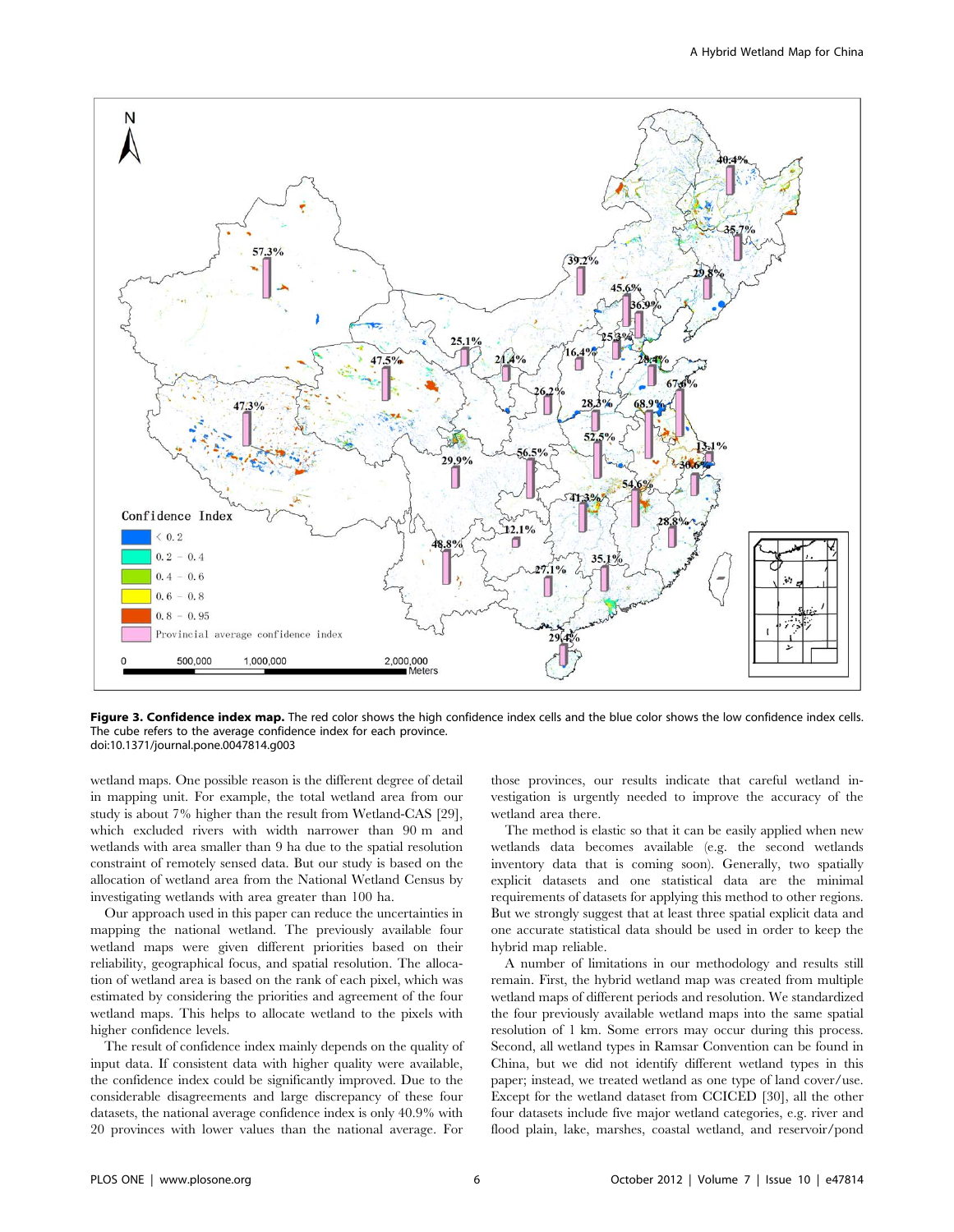

Figure 4. The comparison of wetlands area between the hybrid map and the existing four wetlands datasets with independent two datasets at national level. GRanD (Global Reservoir and Dam Database) and Lake (China's Lake Database). doi:10.1371/journal.pone.0047814.g004

(see Table 1), although the sub-categories among these five main categories are to some extent different. Nevertheless, mapping different wetland types is also valuable, and we will work on this in the next step. Third, paddy crop field is an important type of wetland, or artificial wetland. Due to the lack of data in the previously available wetland maps, we did not include the paddy rice field in the current wetland product. In addition, the mapping of paddy rice field is more precise in farmland resource inventory programs than wetland census in China [29]. Last but not least, the first wetland census just surveyed the wetland with area larger than 100 hm<sup>2</sup>. Therefore, our current wetland area is a conservative estimate of wetland in China.

The product presented in this study is by far the first wetland mapping that is consistent with the statistical data at the national and provincial levels in China. The hybrid wetland map is valuable for wetland planning and management. The confidence level of wetland mapping can also provide insights for further wetland survey and research, e.g. more focuses should be on the regions with low values of confident indices. Applying the synergistic approach to wetland statistics in different periods can identify where and to what extent wetland is changed. Such a study is expected to be conducted when the second wetland census is available in China. The approach used in this article is applicable not only for wetland mapping but also for other thematic mapping in China and even in the rest of the world.

# Supporting Information

Figure S1 Priority rank map for China's wetland. A rank with a small number (e.g. 1) indicates the confidence of wetlands existence is high, while a rank with a large number (e.g. 15) indicates the confidence of wetlands existence is low. (TIF)

Figure S2 Share of wetlands area (in bracket) in different ecological regions in China. (TIF)

Table S1 Comparison of wetlands area between the provincial statistics and aggregated provincial wetlands area from the hybrid wetland map.

(DOCX)

Table S2 Agreement degree of five geo-referenced wetland maps (including the hybrid wetland map Hybrid from this study) with China's Lake Database for each province. (DOCX)

Table S3 Agreement degree of five geo-referenced wetland maps (including the hybrid wetland map Hybrid from this study) with Global Reservoir and Dam Database for each province. (DOCX)

# Author Contributions

Conceived and designed the experiments: LY JL. Performed the experiments: KM LY JL. Analyzed the data: KM LY JL. Contributed